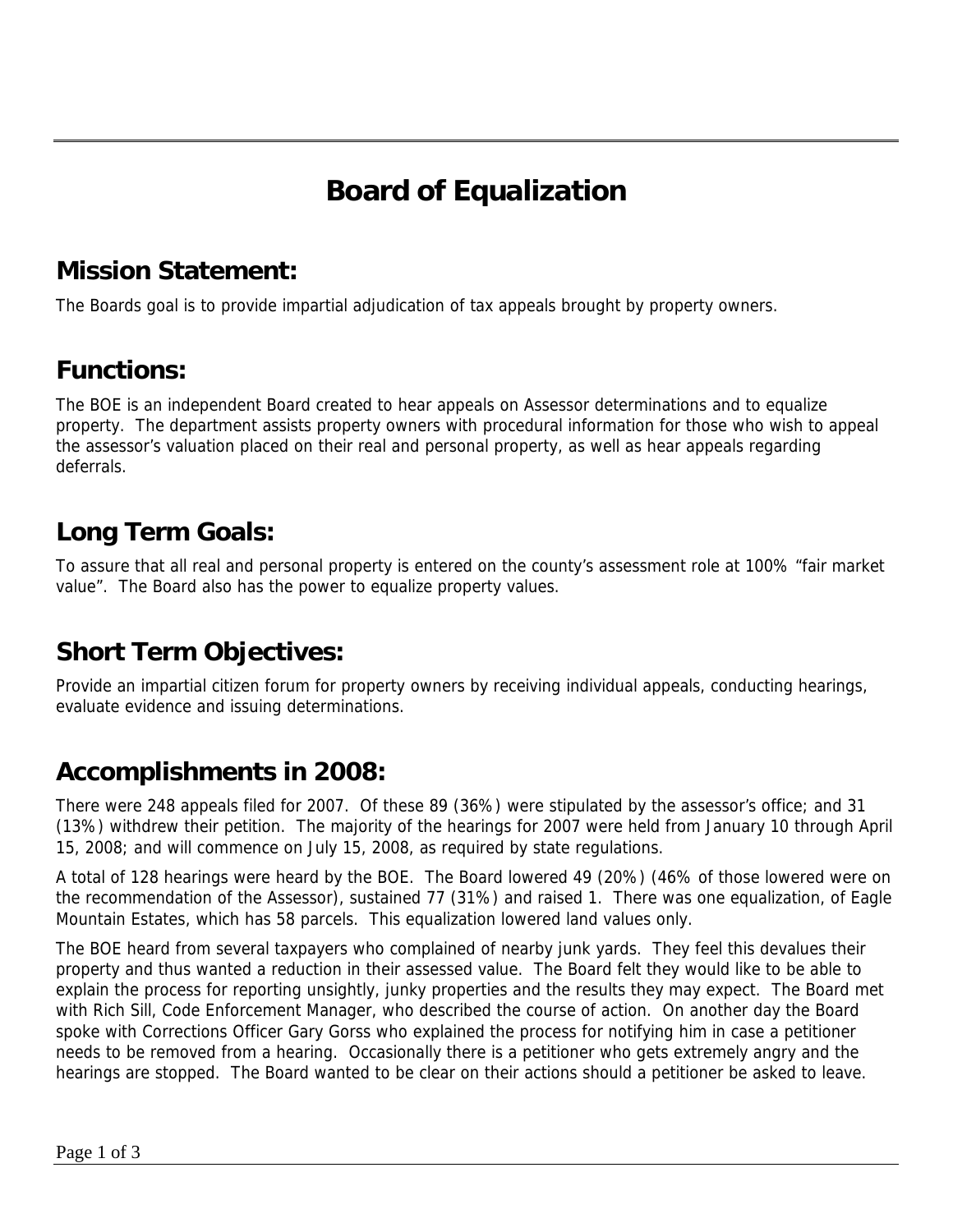The Department of Revenue BOE training was attended by two Board members and BOE Program Coordinator in June.

Appeals for 2008 will mainly be received after the Revaluation, Annual Update and New Construction notices from the Assessor have been sent out, probably in October or November. 30 petitions have been submitted for 2008, received by the July  $1<sup>st</sup>$  deadline.

To date 18 appeals from 2007 are going to the State Board of Tax Appeals for reconsideration.

#### **Workload Indicators:**

|                 | 2006 Actual | 2007 Actual | 6/30/08 Actual                                                  | 2009<br>Estimated |
|-----------------|-------------|-------------|-----------------------------------------------------------------|-------------------|
| Petitions filed | 571         | 248         | 30                                                              | 300               |
| Hearings held   | 386         | 128         | Hearings held in<br>first half 2008<br>were for 2007<br>appeals | 150               |

#### **Staffing Level:**

|                              | 2006 Actual   | 2007 Actual                                                                              | 6/30/08 Actual | 2009 Budget   |
|------------------------------|---------------|------------------------------------------------------------------------------------------|----------------|---------------|
| <b>Full Time Equivalents</b> | Board members | .46 employee; 3   .55 employee; 3   .55 employee; 3   .50 employee; 3  <br>Board members | Board members  | Board members |